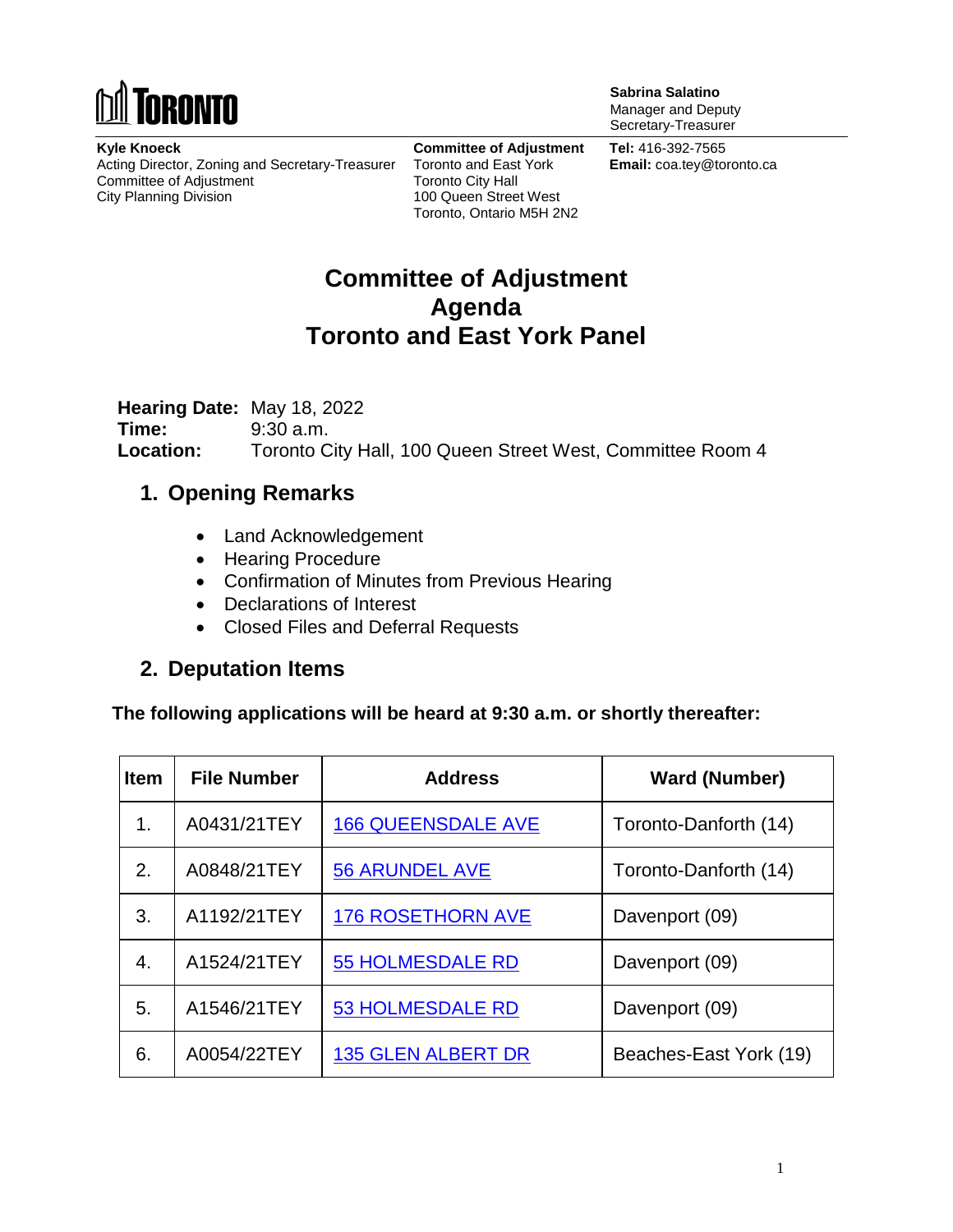| Item | <b>File Number</b> | <b>Address</b>           | <b>Ward (Number)</b>     |
|------|--------------------|--------------------------|--------------------------|
| 7.   | A0083/22TEY        | <b>8 HOLBORNE AVE</b>    | Beaches-East York (19)   |
| 8.   | A0092/22TEY        | <b>127 OSSINGTON AVE</b> | Spadina-Fort York (10)   |
| 9.   | A0093/22TEY        | <b>1650 DUPONT ST</b>    | Davenport (09)           |
| 10.  | A0107/22TEY        | <b>14 KENSINGTON PL</b>  | University-Rosedale (11) |
| 11.  | A0115/22TEY        | <b>141 SIMPSON AVE</b>   | Toronto-Danforth (14)    |
| 12.  | A0120/22TEY        | <b>58 NAIRN AVE</b>      | Davenport (09)           |
| 13.  | A0129/22TEY        | <b>98 EVELYN CRES</b>    | Parkdale-High Park (04)  |
| 14.  | A0138/22TEY        | <b>101 DELAWARE AVE</b>  | Davenport (09)           |
| 15.  | A0140/22TEY        | <b>113 BALSAM AVE</b>    | Beaches-East York (19)   |
| 16.  | A0153/22TEY        | <b>18 GLEN EDEN CRES</b> | Beaches-East York (19)   |
| 17.  | A0165/22TEY        | <b>84 FRATER AVE</b>     | Beaches-East York (19)   |
| 18.  | A0167/22TEY        | <b>11 BRICK CRT</b>      | Toronto-Danforth (14)    |
| 19.  | A0170/22TEY        | <b>47 VICTOR AVE</b>     | Toronto-Danforth (14)    |
| 20.  | A0173/22TEY        | <b>107 LANKIN BLVD</b>   | Toronto-Danforth (14)    |

## **RECESS**

# **The following applications will be heard at 2:00 p.m. or shortly thereafter:**

| <b>Item</b> | <b>File Number</b> | <b>Address</b>           | <b>Ward (Number)</b>     |
|-------------|--------------------|--------------------------|--------------------------|
| 21.         | A0176/22TEY        | <b>128 MACDONELL AVE</b> | Parkdale-High Park (04)  |
| 22.         | A0179/22TEY        | <b>177 MANNING AVE</b>   | Spadina-Fort York (10)   |
| 23.         | A0181/22TEY        | <b>309 HARBORD ST</b>    | University-Rosedale (11) |
| 24.         | A0185/22TEY        | <b>61 WALKER AVE</b>     | Toronto-St. Paul's (12)  |
| 25.         | A0186/22TEY        | <b>108 MAYFIELD AVE</b>  | Parkdale-High Park (04)  |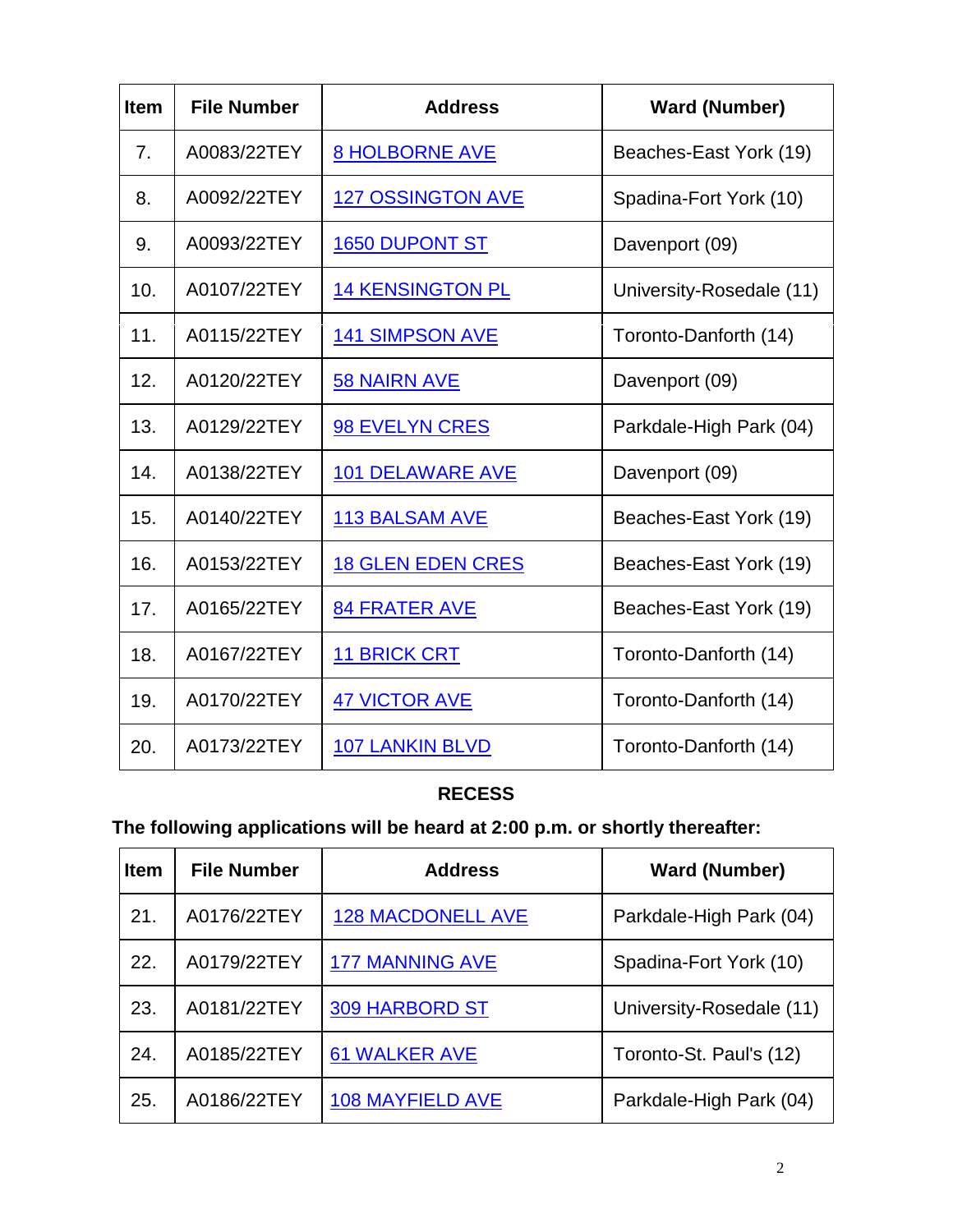| <b>Item</b> | <b>File Number</b> | <b>Address</b>             | <b>Ward (Number)</b>     |
|-------------|--------------------|----------------------------|--------------------------|
| 26.         | A0188/22TEY        | <b>405 PALMERSTON BLVD</b> | University-Rosedale (11) |
| 27.         | A0190/22TEY        | <b>31 FRIZZELL AVE</b>     | Toronto-Danforth (14)    |
| 28.         | A0191/22TEY        | <b>17 AUSTIN TER</b>       | Toronto-St. Paul's (12)  |
| 29.         | A0192/22TEY        | <b>12 DAVIES CRES</b>      | Toronto Centre (13)      |
| 30.         | A0195/22TEY        | <b>76 ASHDALE AVE</b>      | Toronto-Danforth (14)    |
| 31.         | A0196/22TEY        | <b>494 RIVERSIDE DR</b>    | Parkdale-High Park (04)  |
| 32.         | A0198/22TEY        | 298 KEELE ST               | Parkdale-High Park (04)  |

**The following applications will be heard at 3:30 p.m. or shortly thereafter:**

| <b>Item</b> | <b>File Number</b> | <b>Address</b>            | <b>Ward (Number)</b>     |
|-------------|--------------------|---------------------------|--------------------------|
| 33.         | A0199/22TEY        | <b>113 BOSTON AVE</b>     | Toronto-Danforth (14)    |
| 34.         | A0206/22TEY        | <b>82 SPRINGDALE BLVD</b> | Toronto-Danforth (14)    |
| 35.         | A0208/22TEY        | <b>150 MACDONELL AVE</b>  | Parkdale-High Park (04)  |
| 36.         | A0217/22TEY        | 1086 ST CLAIR AVE W       | Davenport (09)           |
| 37.         | A0219/22TEY        | <b>40 BADGEROW AVE</b>    | Toronto-Danforth (14)    |
| 38.         | A0287/22TEY        | <b>60 KENSINGTON AVE</b>  | University-Rosedale (11) |

### **The following applications will be heard at 4:30 p.m. or shortly thereafter:**

| <b>Item</b> | <b>File Number</b> | <b>Address</b>               | <b>Ward (Number)</b>    |
|-------------|--------------------|------------------------------|-------------------------|
| 39.         | A0124/22TEY        | 2112 - 2114 YONGE ST         | Toronto-St. Paul's (12) |
| 40.         | B0114/21TEY        | 2A, 2, 4A, 4, 6A, 6 OSLER ST | Davenport (09)          |
| 41.         | A0506/20TEY        | <b>17 CURZON ST</b>          | Toronto-Danforth (14)   |
| 42.         | A0026/21TEY        | 129-141 VAUGHAN RD           | Toronto-St. Paul's (12) |